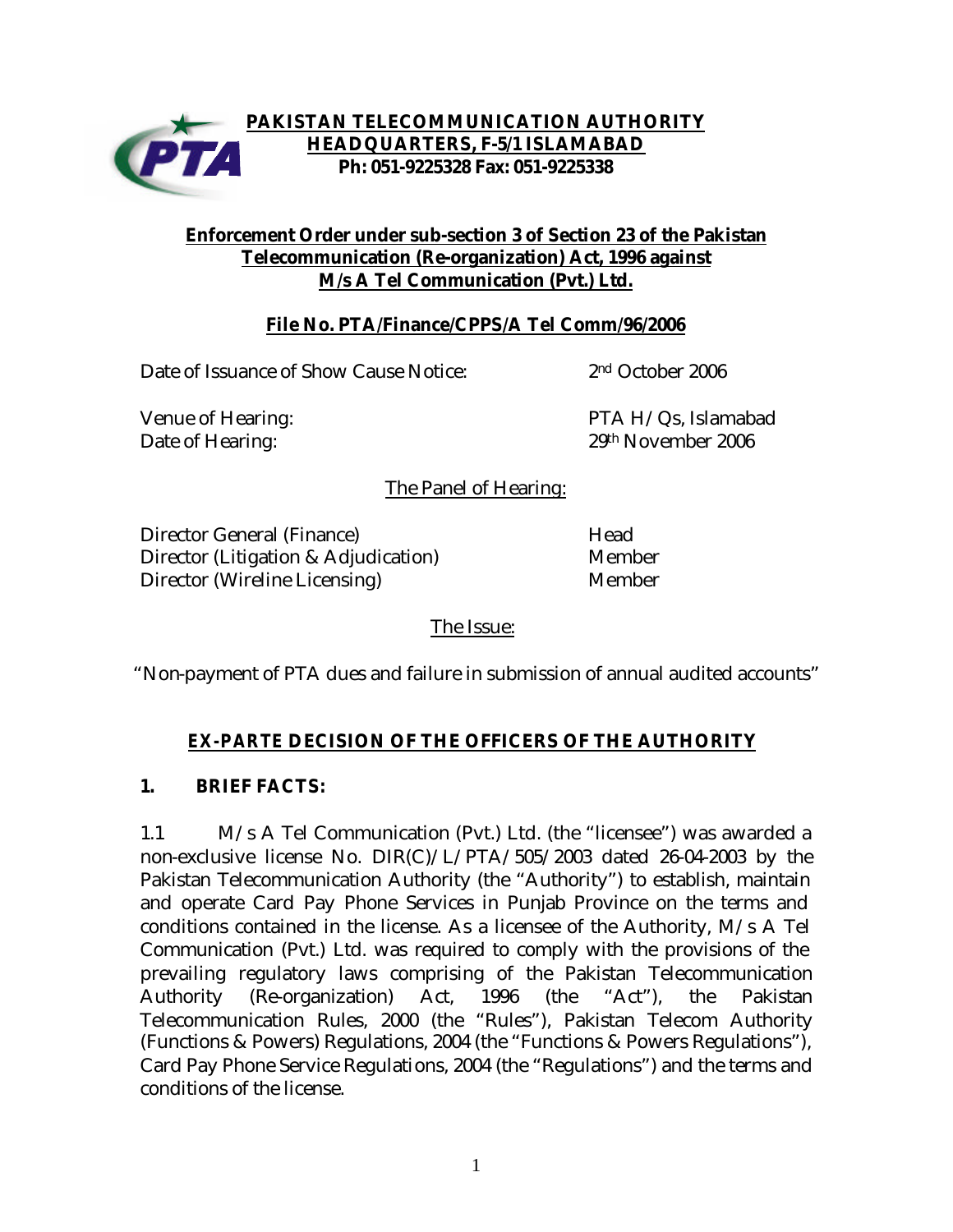1.2 Provisions of clause 8.1 of Appendix B of the Rules, sub-clause (5) of clause 7 of the Regulations and clause 3.1 and 3.2 of the conditions of the license make it obligatory on the licensee to deposit annual license fee in the first quarter of every financial year and also to submit audited financial statements and summary of the accounts to the Authority within three months of the closing date of each financial year.

1.3 The licensee i.e. M/s A Tel Communication (Pvt.) Ltd. has a total outstanding of Rs. 198,000/- against annual license fee for the years ended June 30, 2004 and 2005. The licensee failed to deposit the said outstanding amount and did not submit annual audited accounts for the years ended June 30, 2004 and 2005 despite various correspondence letters issued by the Authority. Hence, a Show Cause Notice under section 23 of the Act was issued to the licensee on 2nd October 2006, which was neither responded by the licensee within the prescribed period of thirty days nor returned undelivered.

1.4 In order to proceed further in the matter, the licensee was required to appear before the hearing panel (for personal hearing) through Hearing Notice dated 23rd November 2006 on available addresses for hearing on 29th November 2006 but none on behalf of the licensee appeared before the hearing panel nor the hearing notices were returned undelivered.

# **2. ORDER**

2.1 Since the licensee failed to appear for personal hearing and present its stance, the hearing panel is left with no other option but to decide the matter *exparte* on the basis of available record. The hearing panel has also noted with great concern the licensee's attitude towards today's hearing and its previous track record.

2.2 Today's hearing was convened not to necessarily impose any penalty on the licensee but to listen to the licensee's reasons, if any, for the aforementioned violation committed by it and to pass an appropriate order in the matter. However, to reiterate, since the licensee has failed to appear and has kept us deprived of its point of view and this situation has constrained us to follow the record available before us and to decide the issue *ex-parte* in its absence.

2.3 We carefully perused the record with the assistance of officers from Finance Division of the Authority, and came to the conclusion that the licensee has violated the provisions of the Rules, Regulations and the terms and conditions of the license by not paying PTA dues and failing to submit annual